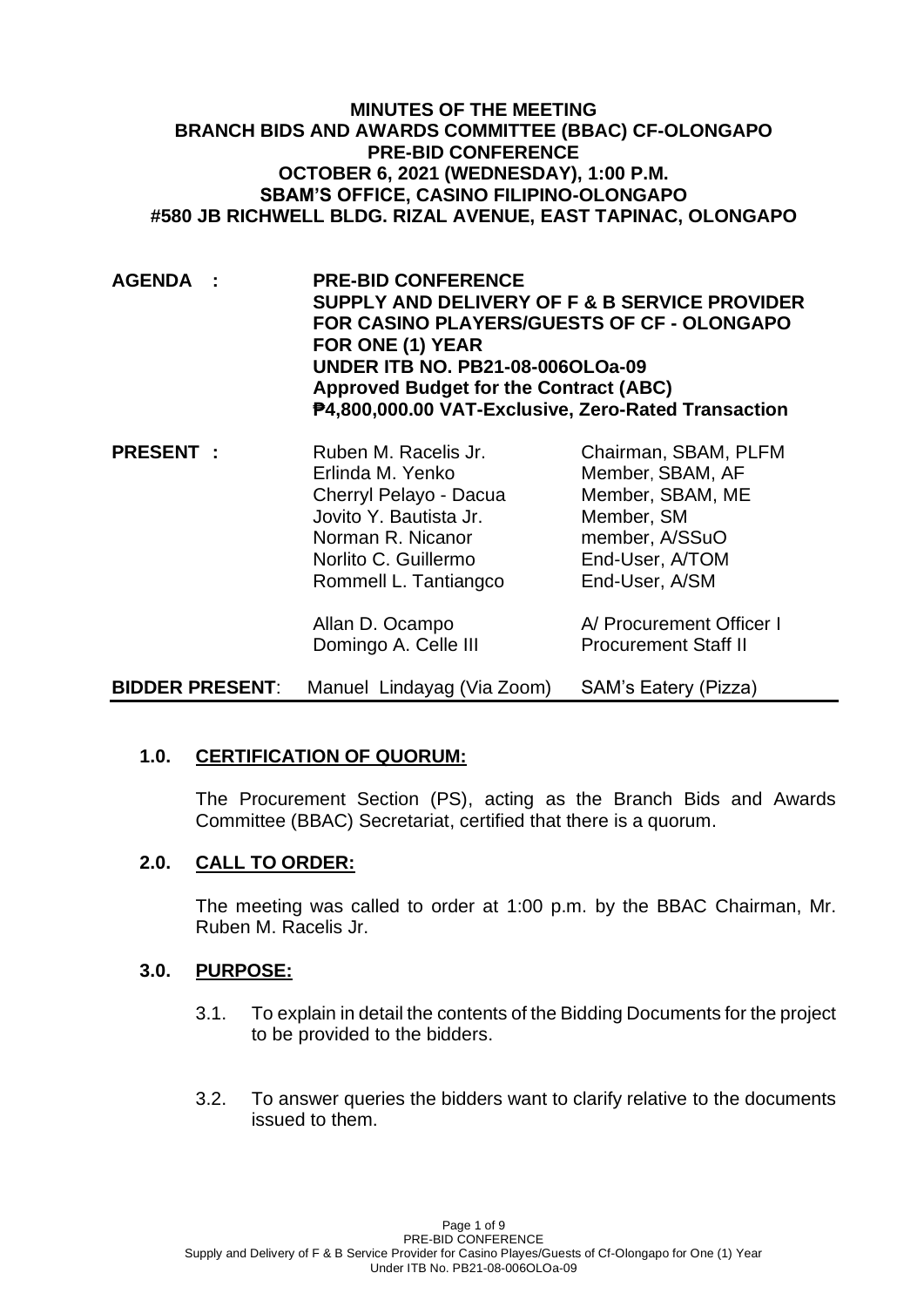# **4.0. INTRODUCTION:**

- 4.1. The Chairman acknowledged the presence of the prospective bidder present in the Pre-bid Conference via Zoom namely;
	- 1. Manuel Lindayag SAM's Eatery (Pizza)
- 4.2. He also welcomed any clarifications/queries the prospective bidder may ask relative to the project so that any issues raised may be immediately settled.

## **5.0. DISCUSSION:**

The following were given emphasis by the BBAC Secretariat:

- b. The bidders shall not submit a bid beyond the Approved Budget for the Contract amounting to One Million Seven Hundred Fifteen Thousand Pesos and 36/100 (₱4,800,000.00) VAT-Exclusive, Zero -Rated Transaction.
- c. The bidders shall submit bids in two (2) separate sealed bid envelopes. The first (1<sup>st</sup>) envelope shall contain the Eligibility Documents and Technical Component of the bid while the second  $(2^{nd})$  envelope shall contain the Financial Component of the bid. Each component shall be in four (4) sets properly marked as "original" / "copy no. 1" / "copy no. 2" / "copy no. 3". Each set shall be sealed in separate envelopes. The envelopes of the original copy of the Technical Components and Financial Components should be sealed in an outer envelope marked as "**ORIGINAL BID**"; the envelopes of Copy No. 1 of both components should also be sealed in an outer envelope marked as "**COPY NO. 1**", Copy No. 2 and Copy No. 3. The envelopes containing the original and copies shall then be enclosed in one single envelope.
- d. The appropriate forms provided in Section IX (Bidding Forms) must be completed **without any alterations to their format, and no substitute form shall be accepted**. All blank spaces shall be filled in with the information requested. The bid, except for un-amended printed literature, shall be signed, and each and every page thereof shall be initialed, by the duly authorized representative/s of the Bidder. Any interlineations, erasures, or overwriting shall be valid only if they are signed or initialed by the duly authorized representative/s of the bidder.
- e. Late bids will not be accepted.
- f. Modification and withdrawal of bids is not allowed after the deadline for the submission and receipt of bids.
- g. All financial proposals must be VAT- Exclusive, Zero-Rated Transaction.
- h. During the opening of bids, all documents shall be checked against a checklist of required documents to ascertain if they are all present, using a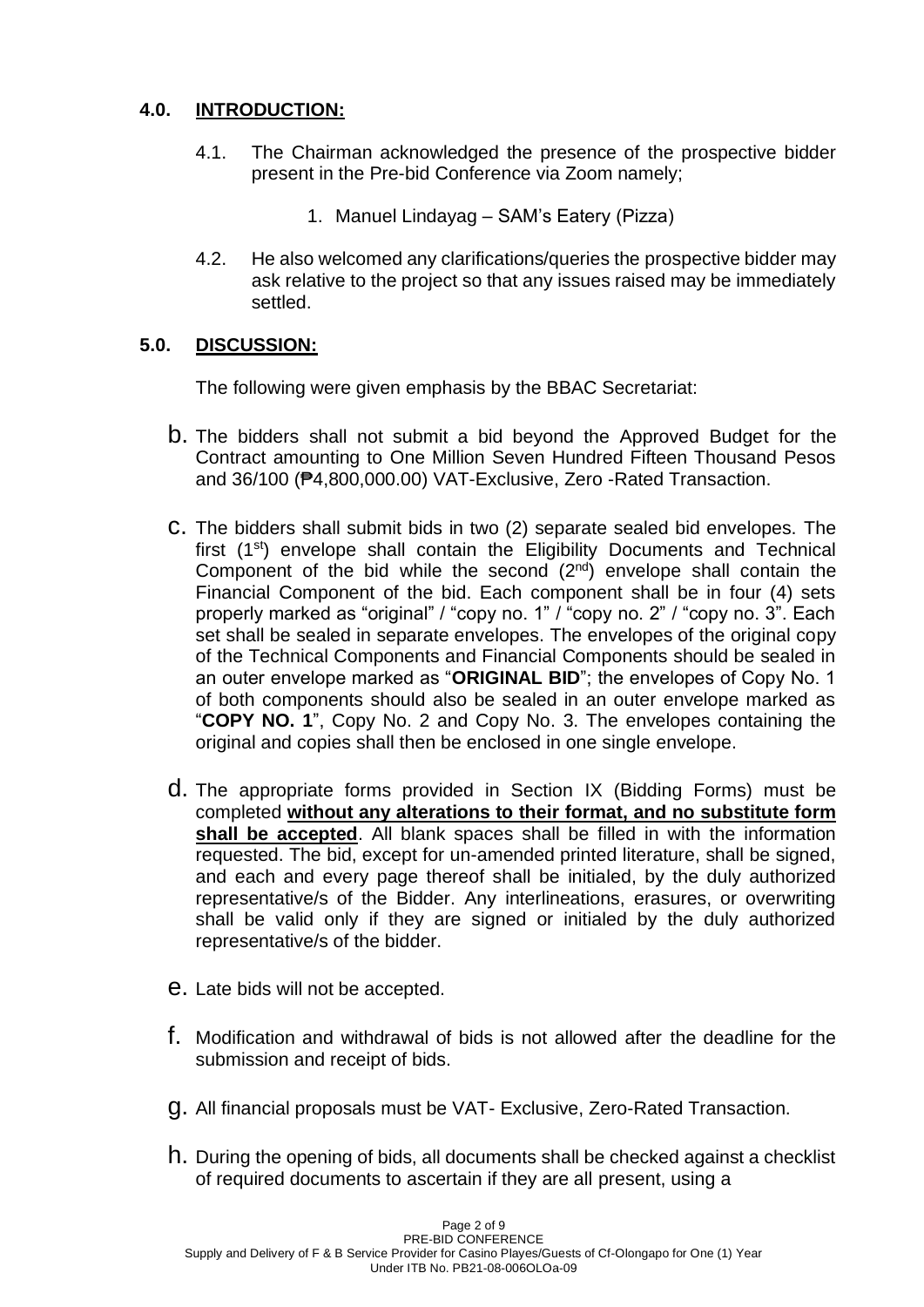Non - discretionary "pass/fail" criterion. If a bidder submits the required document, it shall be rated as "Passed" for that particular requirement. Failure to include any requirement or incomplete or patently insufficient shall be considered as "Failed."

- i. A Bid Bulletin shall be issued in case there are changes in any of the provisions of the Bidding Documents for the project. Copies of the Supplemental Bid Bulletin can be downloaded from the websites of the Philippine Amusement and Gaming Corporation (PAGCOR) and the Philippine Government Electronic Procurement System (PhilGEPS). On the other hand, as additional assistance from PAGCOR, the BBAC Secretariat will transmit copies of the Supplemental Bid Bulletin to all bidders who have already purchased the Bidding Documents either through fax or electronic mail.
- j. All pages of the submittals shall be initialed by the authorized signatory.
- k. The Financial Bid Forms should be duly signed by the authorized signatory.
- l. All the submittals shall be evaluated and verified during the post-qualification. Falsification of documents will result to disqualification.
- m.The First (1st) Bid Envelope (Eligibility Documents and Technical Component) must contain the following:
	- l.1 Bidders shall submit a valid PhilGEPS Certificate of Registration and Platinum Membership in accordance with Section 8.5.2 of the 2016 Revised IRR of RA 9184, if registered under the Platinum category, provided that all of the eligibility documents submitted to PhilGEPS are maintained and updated; or

In case any of the eligibility documents submitted to PhilGEPS is not updated, combination of a PhilGEPS Certificate of Registration and Platinum Membership, with any of the valid/updated Class "A" Eligibility Documents shall be submitted:

- i. Securities and Exchange Commission (SEC) Registration Certificate for corporations, partnerships and/or joint ventures, Department of Trade and Industry (DTI) Registration Certificate for sole proprietorship, *or* Cooperative Development Authority (CDA) Registration Certificate for cooperatives;
- ii. Valid Mayor's Permit issued by the city or municipality where the principal place of business of the prospective bidder is located, or the equivalent document for Exclusive Economic Zones or Areas.
- iii. Valid Tax Clearance Certificate per Executive Order (E.O.) No. 398, series of 2005, as finally reviewed and approved by the Bureau of Internal Revenue (BIR); and
- iv. Audited Financial Statements (AFS), stamped "received" by the BIR or its duly accredited and authorized institutions, for the preceding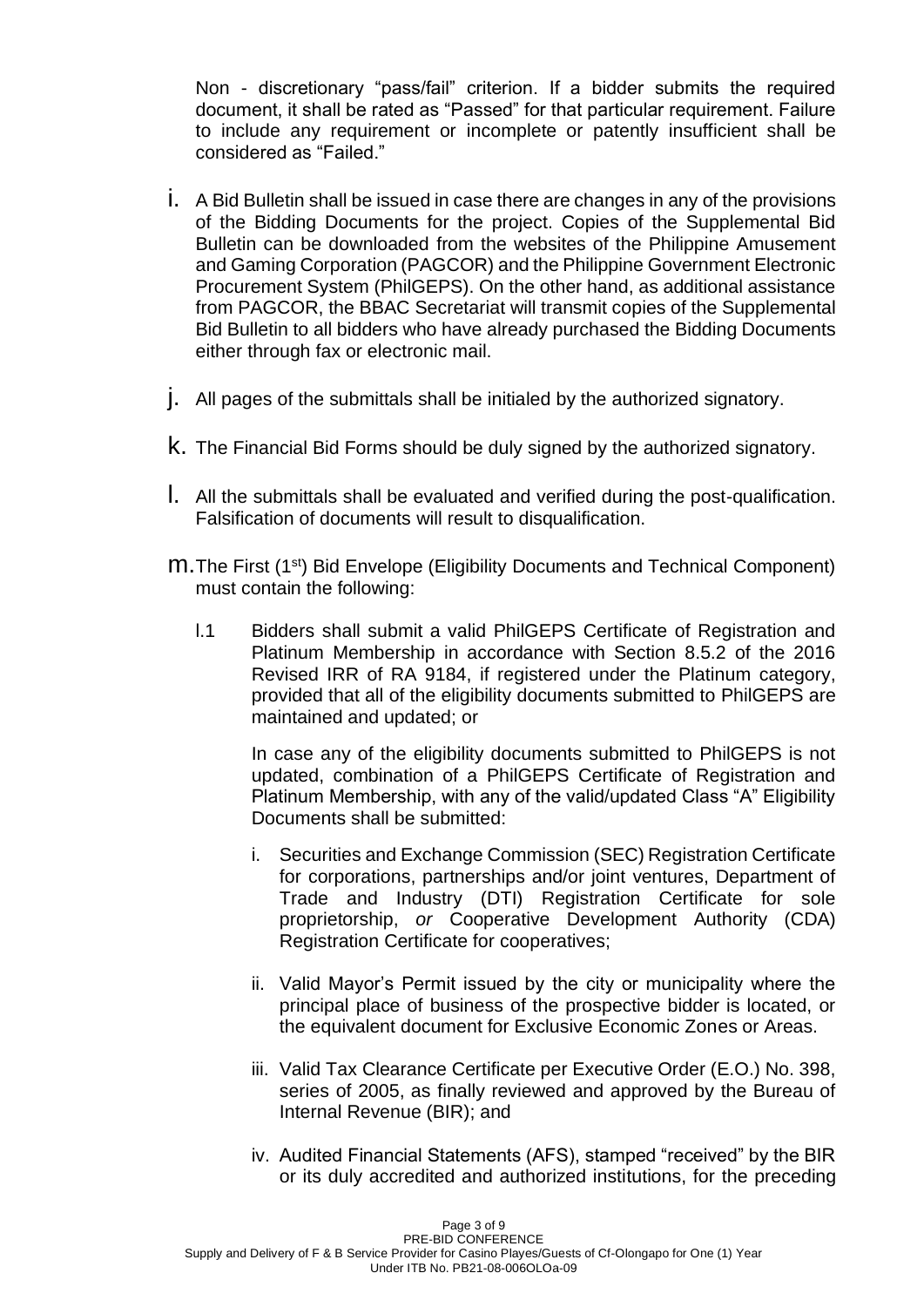calendar year. In case the AFS for the preceding calendar year is not yet available, said AFS should not be earlier than two (2) years from the deadline for the Submission and Receipt of Bids.

Provided that the bidder/s having the Lowest Calculated Bid (LCB) /Single Calculated Bid (SCB) submit/s a valid and updated PhilGEPS Platinum Certificate of Registration and Membership within five (5) calendar days from receipt of the BAC notice of the LCB/SCB during the post-qualification process.

l.2 Statement of the prospective bidder of all its on-going government and private contracts, including contracts awarded but not yet started, if any, whether similar or not similar in nature and complexity to the contract to be bid, within the last three (3) years prior to the deadline for the Submission and Receipt of bids.

The Statement of all On-going and Completed Government and Private Contracts shall indicate the following:

- Name of the contract;
- Date of the contract;
- Contract period;
- Owner's name and address;
- Kinds of goods;
- Amount of contract and value of outstanding contracts;
- Date of delivery (please state estimated date of delivery);
- l.3 Statement identifying the bidder's Single Largest Completed Contract (SLCC) similar to the contract to be bid, amounting to at least twentyfifty percent (50%) of the total ABC within the last three (3) years prior to the deadline for the Submission and Receipt of Bids in the amount of:

| <b>DESCRIPTION</b>                                                                                                | <b>MINIMUM AMOUNT OF SLCC</b> |
|-------------------------------------------------------------------------------------------------------------------|-------------------------------|
| <b>Procurement of F &amp; B Service Provider</b><br>for Casino Players/Guests of CF-<br>Olongapo for One (1) Year | <b>₱2,400,000.00</b>          |

The statements required shall indicate for each contract, the following:

- a. name of the contract;
- b. date of the contract;
- c. contract period;
- d. owner's name and address;
- e. kinds of goods;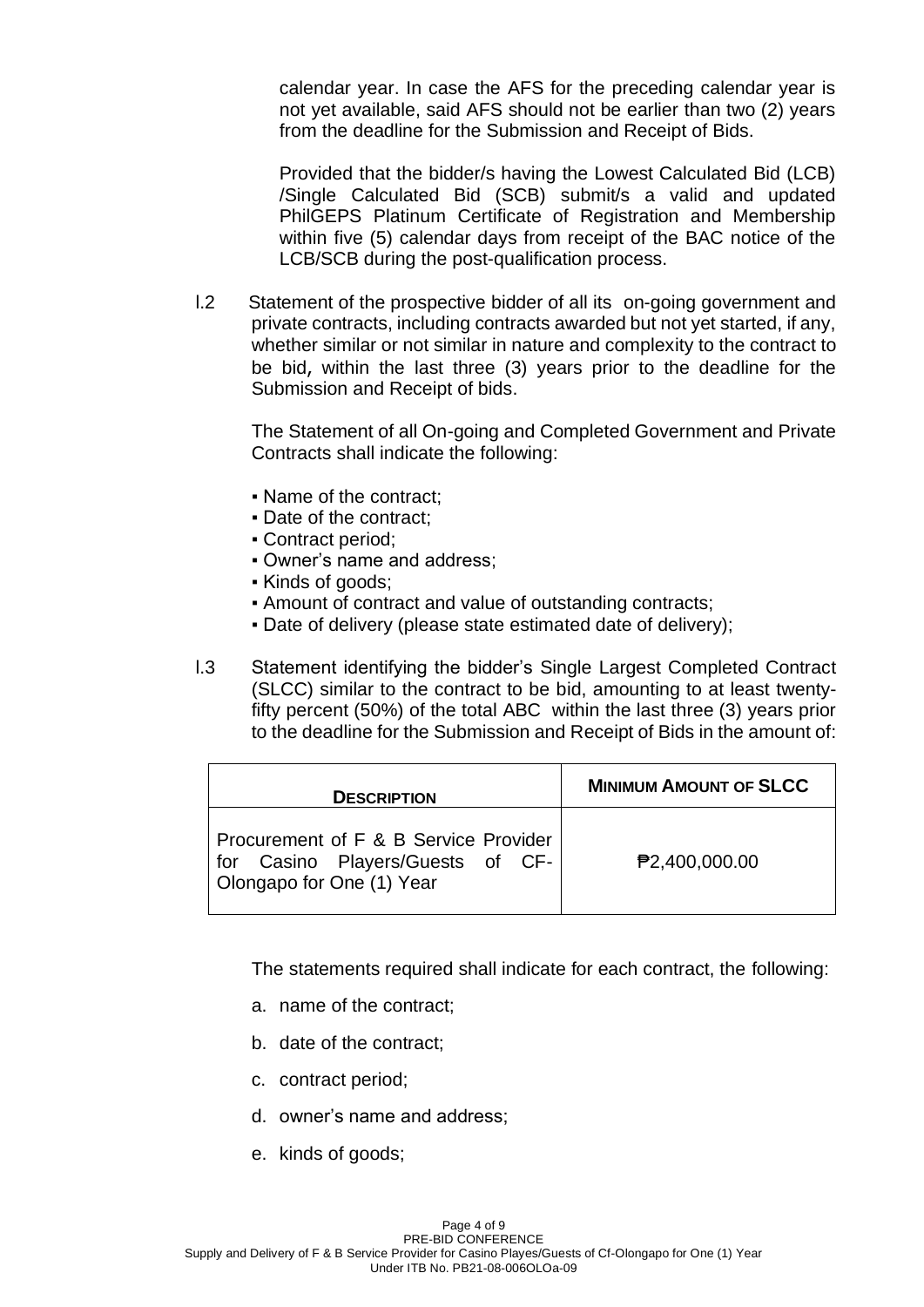- f. amount of completed contracts, adjusted by the bidder to current prices using PSA's consumer price index, if necessary for purposes of meeting the SLCC requirement;
- g. date of delivery (actual date of delivery for the single largest completed contract); and
- h. End-user's acceptance of official receipt(s) or sales invoice issued for the contract which shall be attached to the statement of SLCC.

Further, for purposes of post-qualification, kindly include in the aforesaid statements, the following information:

- $\circ$  Contact Person for the clients identified in the statement of all ongoing government and private contracts and SLCC; and
- o Contact details (telephone or facsimile number, e-mail address or cellular phone number).

For the identified SLCC, a copy of the entire set of the Purchase Order (P.O.) / Contract may be attached for purposes of post-qualification. For this purpose, similar contracts shall refer to: Food Services *(Similar in Nature and Complexity).*

l.4 Computation of its Net Financial Contracting Capacity (NFCC) which must be at least equal to the ABC of each of the lot/s the bidder/s is/are participating in for PB21-08-006OLOa-09;

A Committed Line of Credit must be at least equal to ten percent (10%) of the ABCs for all the lots or items participated in by the prospective Bidder.

- l.5 A valid Joint Venture Agreement (JVA) in case the joint venture is already in existence, or duly notarized statements from all the potential joint venture partners stating that they will enter into and abide by the provisions of the JVA in the instance that the bid is successful.
	- $\triangleright$  Failure to enter into a JV in the event of contract award shall be a ground for bid security forfeiture.
	- $\triangleright$  All potential JV partners must submit their respective Class "A" Legal Eligibility Documents.
	- ➢ Submission of one of the potential JV partners of any of the technical and financial eligibility documents is already sufficient, provided that whoever submits the NFCC computation shall also submit its AFS and Statement of all ongoing contracts
- l.6 Bid Security, which should be valid for One Hundred Twenty (120) calendar days, in any of the following forms: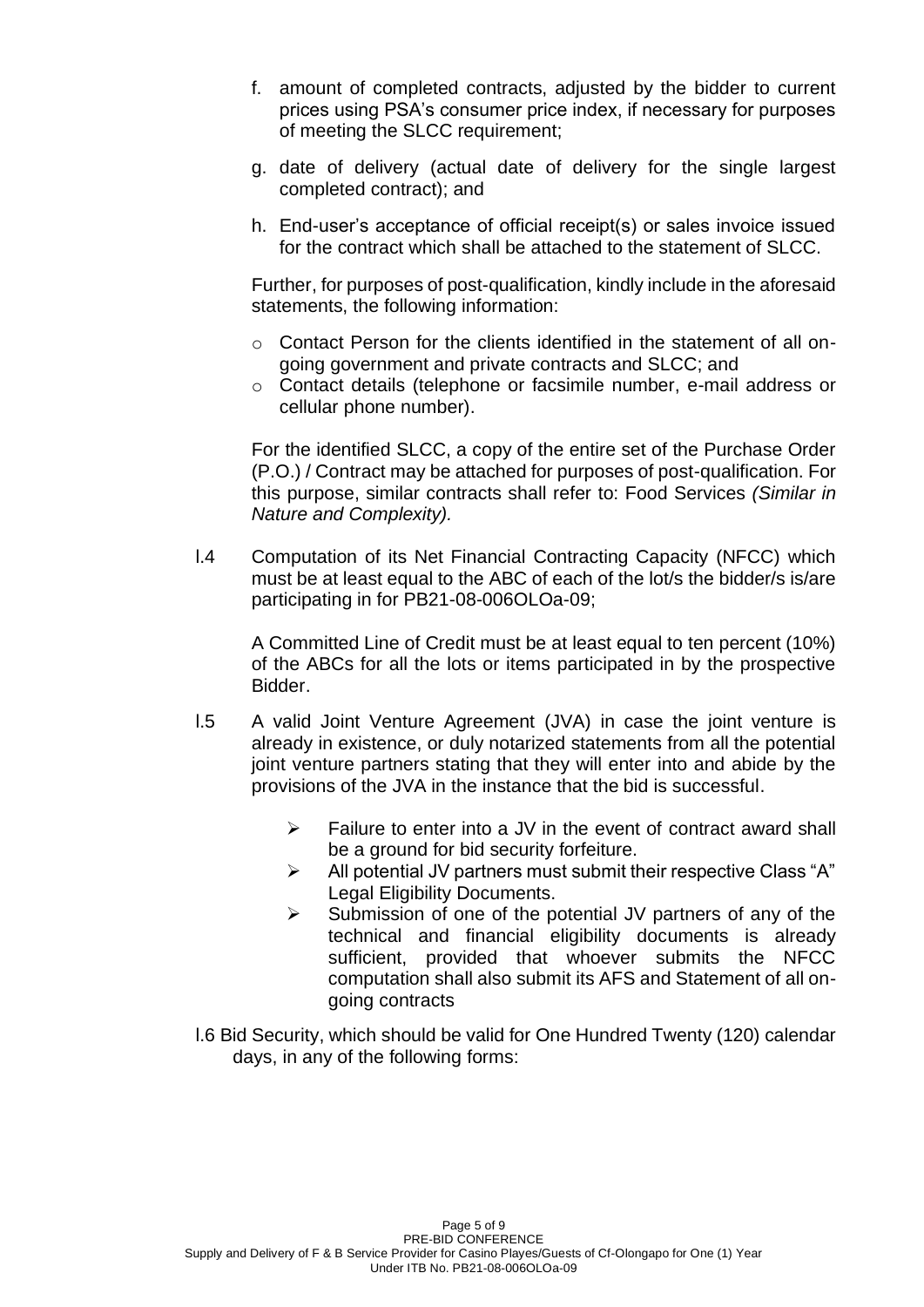| <b>LOT</b> | a) Cash, cashier's/<br>manager's<br>check issued by a Universal or<br><b>Commercial Bank;</b><br>draft/<br>b) Bank<br>guarantee<br>or<br>irrevocable<br>letter of credit<br><b>Universal</b><br>issued by<br>$\mathbf{a}$<br>or<br>Commercial Bank; Provided,<br>however, that<br>shall<br>it<br>be<br>confirmed or authenticated by a<br>Universal or Commercial Bank,<br>if issued by a foreign bank<br>[at least Two Percent (2%) of the<br>ABC] | c) Surety<br>Bond,<br>callable<br>upon<br>issued<br>demand<br>by a surety or<br>insurance<br>duly<br>company<br>certified by the<br><b>Insurance</b><br><b>Commission</b><br>authorized<br>to<br>said<br>issue<br>security specific<br>for the project<br><b>Tat least Five Percent</b> | <b>Bid Securing</b><br><b>Declaration as</b><br>provided in Section<br>IX hereof (Bidding<br>Forms)<br>[No percentage<br>required] |
|------------|-----------------------------------------------------------------------------------------------------------------------------------------------------------------------------------------------------------------------------------------------------------------------------------------------------------------------------------------------------------------------------------------------------------------------------------------------------|-----------------------------------------------------------------------------------------------------------------------------------------------------------------------------------------------------------------------------------------------------------------------------------------|------------------------------------------------------------------------------------------------------------------------------------|
|            |                                                                                                                                                                                                                                                                                                                                                                                                                                                     | (5%) of the ABC]                                                                                                                                                                                                                                                                        | No amount required.                                                                                                                |
|            | ₱96,000.00                                                                                                                                                                                                                                                                                                                                                                                                                                          | P240,000.00                                                                                                                                                                                                                                                                             | Template is provided<br>under<br>Section<br>IX<br>(Bidding Forms)<br>оf<br>this<br><b>Bidding</b><br><b>Documents</b>              |

- l.7 Schedule of Requirements (Section VI).
- l.8 Conformity with technical specifications as enumerated and specified in Section VII (Technical Specifications) of the Bidding Documents. Bidders must state either "Comply" or "Not Comply" against each of the individual parameters of each Specification stating the corresponding performance parameter offered. Statements of "Comply" or "Not Comply" must be supported by evidence in a Bidders Bid and crossreferenced to that evidence. The validity of the bid offer should be within One Hundred Twenty (120) calendar days from the date of Opening of Bids.
- l.9 Omnibus Sworn Statement in accordance with Section 25.2(a)(iv) of the IRR of RA 9184 and using the form prescribed in Section IX. Bidding Forms.

The Omnibus Sworn Statement shall be supported by an attached document showing proof of authorization, e.g., duly notarized Secretary's Certificate issued by the corporation or the members of the joint venture or a Special Power of Attorney, in case of Sole Proprietor.

- $n.$  The contents of the Second ( $2^{nd}$ ) Bid Envelope are as follows:
	- m.1 The Financial Bid Form should be duly signed by the authorized signatory.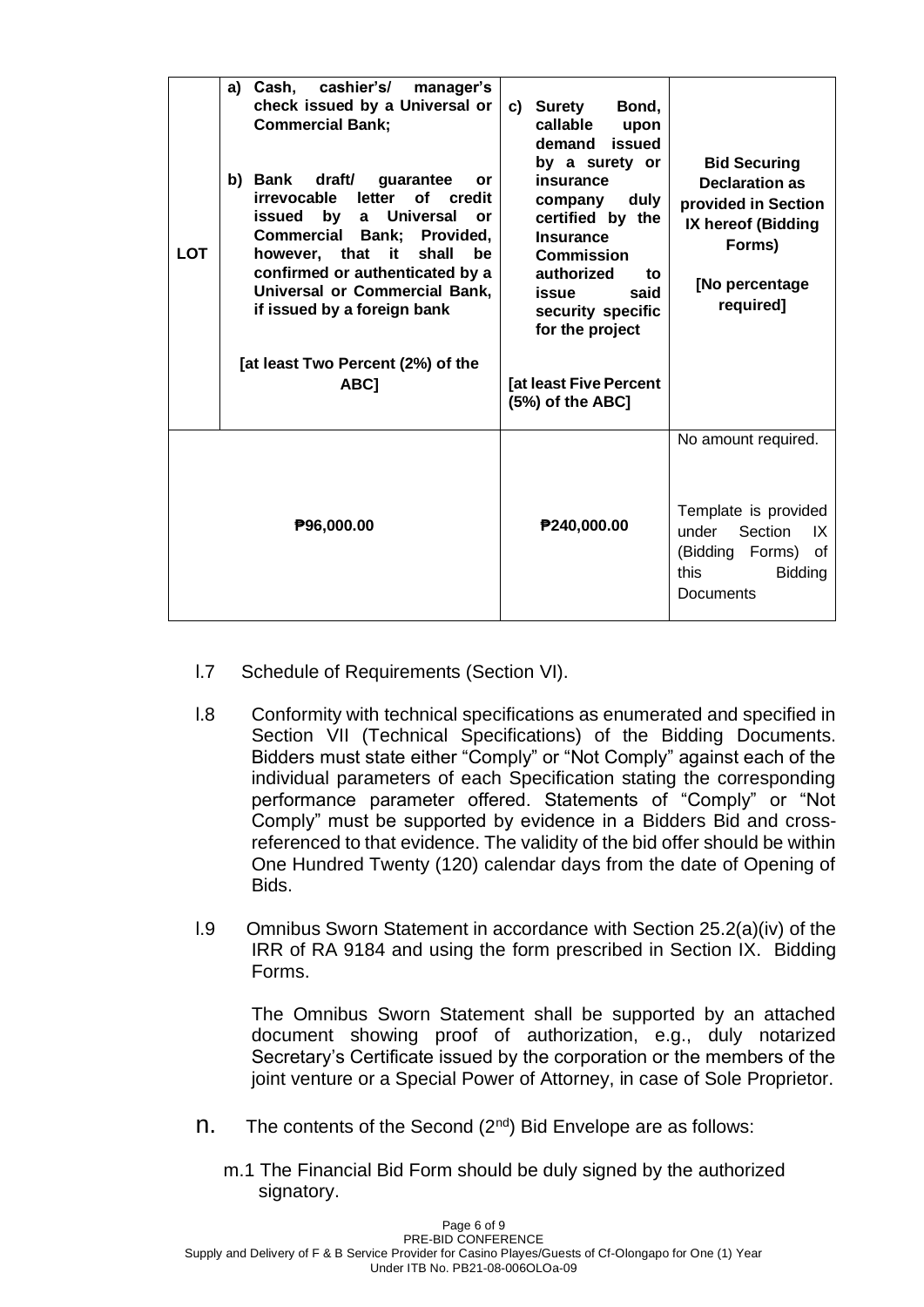m.2 For Goods Offered from within the Philippines Form.

- *o.* During the presentation of the bidding documents, there were some clarifications and/or modifications on the provision of the bidding requirements/documents were emphasized by the Chairman to prospective bidder as follows:
	- ➢ *PhilGEPS should be in PLATINUM Category*
	- ➢ *Prescribed Forms/Template in the Bidding Documents*
	- ➢ *Vat - Exclusive, ZERO - Rated Transaction should be reflected at the submitted BID Price in the Bid Form*
	- ➢ *Notarized Documents should have MCLE Compliance*
- o. All qualified bids identified after the Opening and Preliminary Examination of Bids shall then be subjected to Detailed Bid Evaluation in order to identify the bidder having the Lowest Calculated Bid (LCB).
- p. The LCB shall be determined in two (2) steps:
	- p.1 The detailed evaluation of the financial components of bids to establish the correct calculated prices of the bids; and
	- p.2 The ranking of the total bid prices as calculated per lot from the lowest to the highest. The bid with the lowest price shall be identified as the Lowest Calculated Bid on a per lot basis.
- q. The BBAC shall conduct a detailed evaluation of all bids rated as "Passed," using non-discretionary pass/fail criteria. The BBAC shall consider the following in the evaluation of bids:
	- Completeness of the bid. Bids not addressing or providing all of the required items in the Schedule of Requirements including, where applicable, bill of quantities, shall be considered non-responsive and, thus, automatically disqualified. In this regard, where a required item is provided, but no price is indicated, the same shall be considered as non-responsive, but specifying a "0" (zero) for the said item would mean that it is being offered for free to the Procuring Entity, and
	- Arithmetical corrections. Consider computational errors and omissions to enable proper comparison of all eligible bids. Any adjustment shall be calculated in monetary terms to determine the calculated prices.
- r. Based on the detailed evaluation of bids, those that comply with the above mentioned requirements shall be ranked in the ascending order of their total calculated bid prices, as evaluated and corrected for computational errors,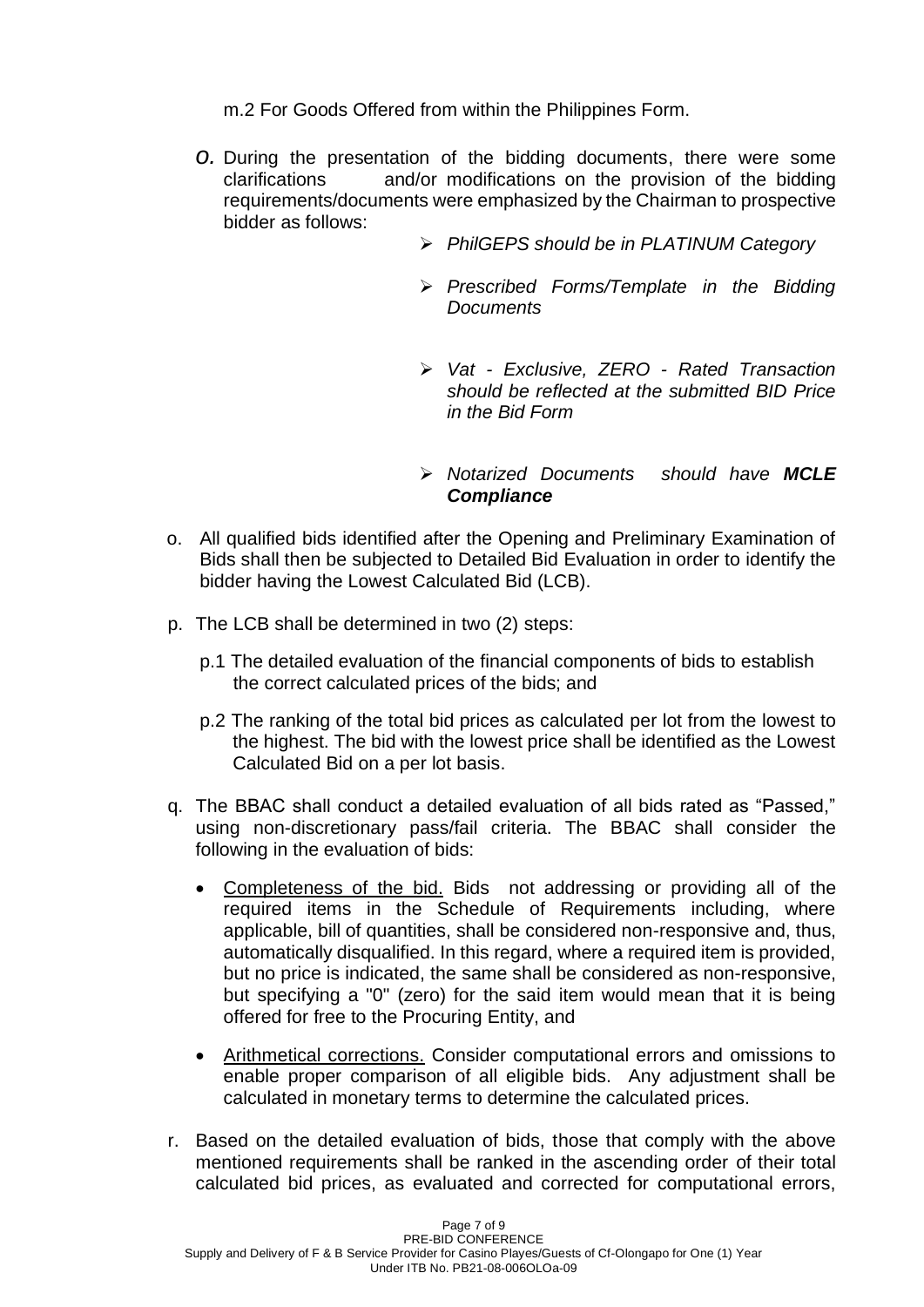discounts and other modifications, to identify the Lowest Calculated Bid. Total calculated bid prices, as evaluated and corrected for computational errors, discounts and other modifications, which exceed the ABC shall not be considered.

- r.1 The Bidder/s having the LCB shall then be subjected to post-qualification to determine whether it complies with and is responsive to all the requirements and conditions provided under IRR of R.A. 9184 and the Bidding Documents for the project.
- r.2 During Post-Qualification, the BBAC shall verify, validate and ascertain all statements made and documents submitted by the bidder having the LCB to consider, but shall not be limited to the legal requirements, technical requirements, and financial requirements. Further, the bidder having the LCB must submit within a non-extendible period of five (5) calendar days from receipt of the BBAC notice the Latest income and business tax returns filed electronically through the Electronic Filing and Payment System (EFPS).
- s. If the BBAC determines that the Bidder with the LCB passes all the criteria for post-qualification, it shall declare said bid as the **Lowest Calculated Responsive Bid (LCRB)**, and recommend to the **Head of the Procuring Entity** the award of contract to the said Bidder at its submitted price or its calculated bid price, whichever is lower.
- t. Within ten (10) calendar days from receipt of the Notice of Award, the successful Bidder shall post the required performance security, sign and date the contract and return it to PAGCOR.
- u. Pursuant to Section 35 of the IRR of R.A. 9184, the BBAC shall declare a "Failure of Bidding" when:
	- u.1 No bids are received;
	- u.2 All prospective Bidders are declared ineligible;
	- u.3 All bids fail to comply with all the bid requirements or fail post qualification; or
	- u.4 Bidder with the LCRB refuses, without justifiable cause, to accept the award of contract, and no award is made.

### **6.0. ADJOURNMENT:**

There being no other matter to be discuss, the Chairman adjourned the meeting at 2:22 noon

Prepared by: Checked and Correct by: